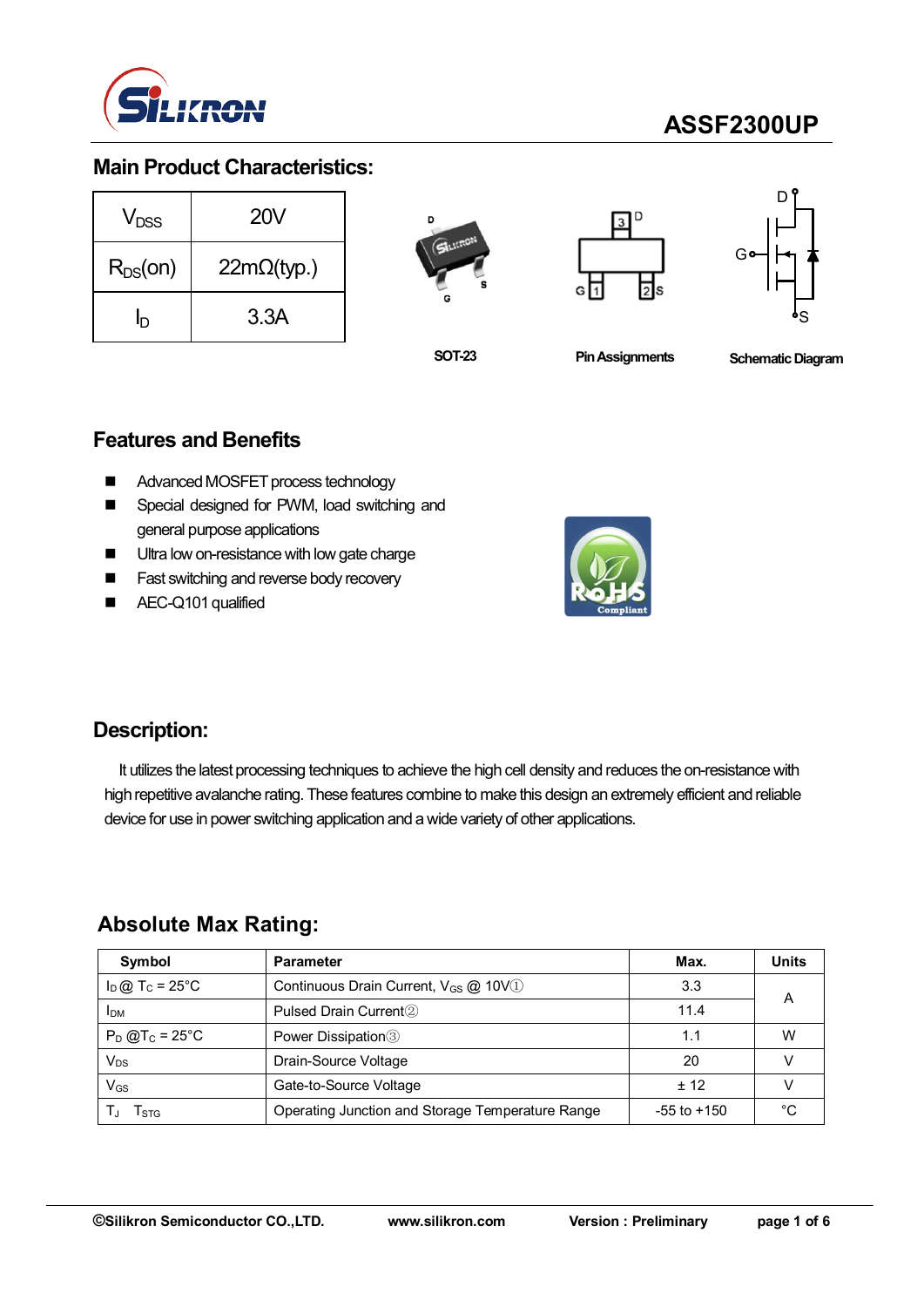

## **Thermal Resistance**

| Symbol                        | <b>Characterizes</b>               | Typ. | Max. | <b>Units</b>     |
|-------------------------------|------------------------------------|------|------|------------------|
| $\mathsf{R}_{\text{\sf 6JA}}$ | Junction-to-Ambient <sup>(4)</sup> |      | 140  | $\mathcal{C}$ MV |

#### **Electrical Characterizes** @T<sub>A</sub>=25℃unless otherwise specified

| Symbol              | <b>Parameter</b>                     | Min. | Typ.           | Max. | <b>Units</b> | <b>Conditions</b>                              |
|---------------------|--------------------------------------|------|----------------|------|--------------|------------------------------------------------|
| $V_{(BR)DSS}$       | Drain-to-Source breakdown voltage    | 20   |                |      | V            | $V_{GS}$ = 0V, $I_D$ = 250µA                   |
|                     | Static Drain-to-Source on-resistance |      | 22             | 30   | $m\Omega$    | $V_{GS} = 4.5V, I_D = 2A$                      |
| $R_{DS(on)}$        |                                      |      | 27             | 40   | $m\Omega$    | $V_{GS} = 2.5 V, I_D = 1 A$                    |
| $V_{GS(th)}$        | Gate threshold voltage               | 0.4  |                | 1    | V            | $V_{DS} = V_{GS}$ , $I_D = 250 \mu A$          |
| $I_{DSS}$           | Drain-to-Source leakage current      |      |                | 1    | μA           | $V_{DS} = 20V, V_{GS} = 0V$                    |
| $I_{GSS}$           | Gate-to-Source forward leakage       |      |                | ±100 | nA           | $V_{GS}$ = $\pm$ 12V, V <sub>DS</sub> =0V      |
| $Q_g$               | Total gate charge                    |      | 4.0            |      |              | $I_D = 3.6A$                                   |
| $Q_{gs}$            | Gate-to-Source charge                |      | 0.65           |      | пC           | $V_{DS} = 10V$ ,                               |
| $Q_{gd}$            | Gate-to-Drain("Miller") charge       |      | 1.5            |      |              | $V_{GS} = 4.5V$                                |
| $t_{d(on)}$         | Turn-on delay time                   |      | $\overline{7}$ |      |              |                                                |
| $t_{r}$             | Rise time                            |      | 10.4           |      |              | $V_{GS} = 4.5V$ , $V_{DD} = 20V$ ,             |
| $t_{d(\text{off})}$ | Turn-Off delay time                  |      | 12.9           |      | ns           | $R_{\text{GEN}} = 3\Omega$<br>$R_L = 10\Omega$ |
| tr                  | Fall time                            |      | 3.2            |      |              |                                                |
| $C_{iss}$           | Input capacitance                    |      | 304            |      |              | $V_{GS} = 0V$                                  |
| $C_{\rm oss}$       | Output capacitance                   |      | 46             |      | рF           | $V_{DS}$ = 20V                                 |
| C <sub>rss</sub>    | Reverse transfer capacitance         |      | 38             |      |              | $f = 1$ MHz                                    |

## **Source-Drain Ratings and Characteristics**

| Symbol                     | <b>Parameter</b>                 | Min. | Typ. | Max. | <b>Units</b> | <b>Conditions</b>               |  |
|----------------------------|----------------------------------|------|------|------|--------------|---------------------------------|--|
| <sub>s</sub>               | <b>Continuous Source Current</b> |      |      | 3.3  | A            | MOSFET symbol<br>D <sup>9</sup> |  |
|                            | (Body Diode)                     |      |      |      |              | showing the<br>⊶⊢⊶              |  |
| <b>I</b> sm                | <b>Pulsed Source Current</b>     |      |      | 11.4 | Α            | integral reverse                |  |
|                            | (Body Diode)                     |      |      |      |              | p-n junction diode.             |  |
| $\mathsf{V}_{\mathsf{SD}}$ | Diode Forward Voltage            |      | 0.7  | 1.2  |              | $IS=1A, VGS=0V$                 |  |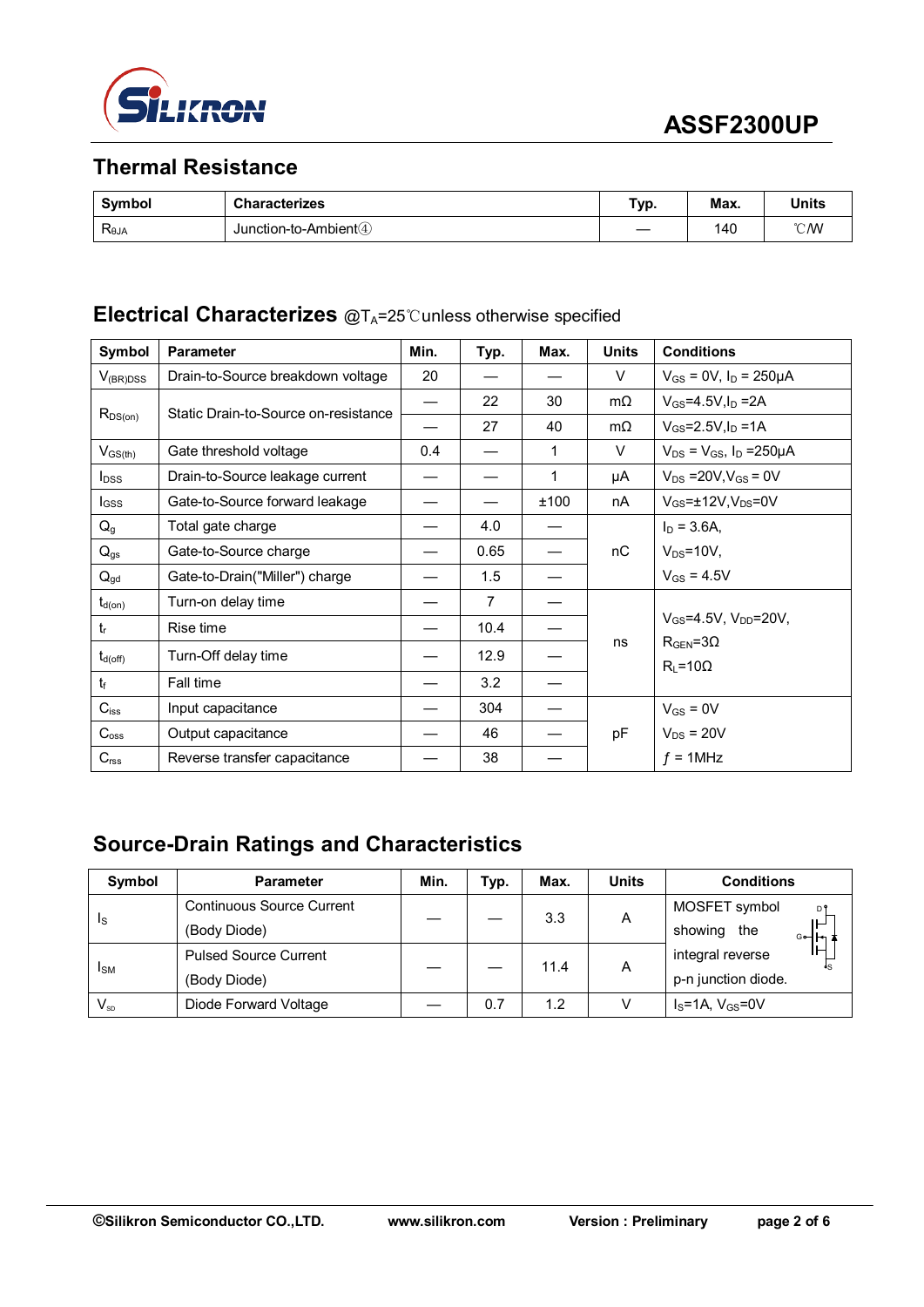

## **Test Circuits and Waveforms**

**EAS Test Circuit: Gate Charge Test Circuit:**





**Switching Time Test Circuit: Switching Waveforms:**





#### **Notes:**

- ① Calculated continuous current based on maximum allowable junction temperature.
- ② Repetitive rating; pulse width limited by max. junction temperature.
- ③ The power dissipation PD is based on max. junction temperature, using junction-to-case thermal resistance.
- $\circled{4}$  The value of R<sub>θJA</sub> is measured with the device mounted on 1 in 2 FR-4 board with 2oz. Copper, in a still air environment with  $T_A = 25$  ℃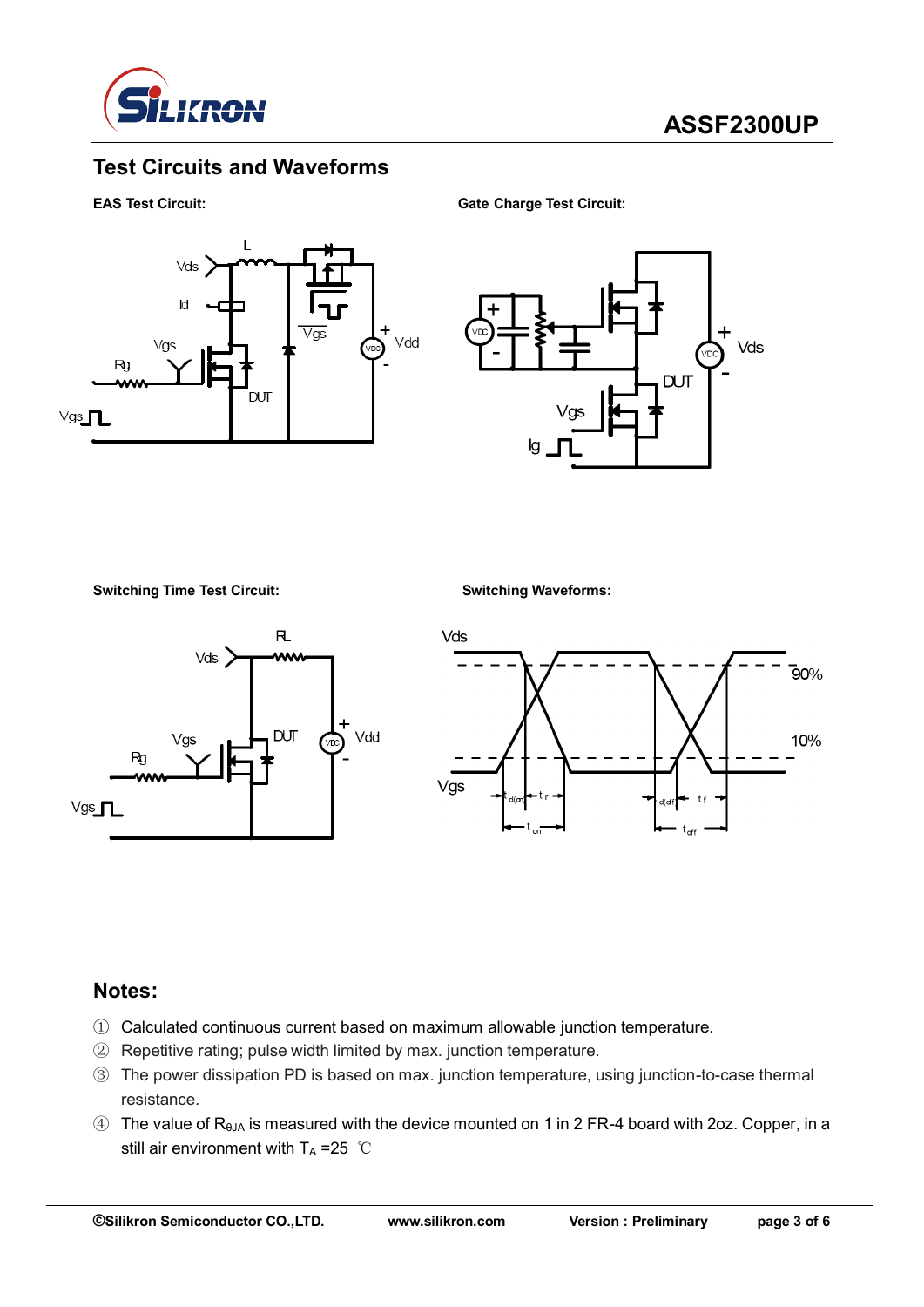

# **ASSF2300UP**

## **Typical Electrical and Thermal Characteristics**



75

 $T_c$ (°  $\mathbf{C}$ 

 $100$ 

 $125$ 

 $150$ 

 $0.0$ 

r

 $2\epsilon$ 

50

 $175$ 

 $10$ 

ó

 $\mathbf{V}_{\text{os}}$ 

 $\frac{1}{6}$   $\frac{1}{8}$   $\frac{1}{10}$   $\frac{1}{12}$   $\frac{1}{14}$   $\frac{1}{16}$ <br>Drain-to-Source Voltage (V)

 $20$ 

 $18$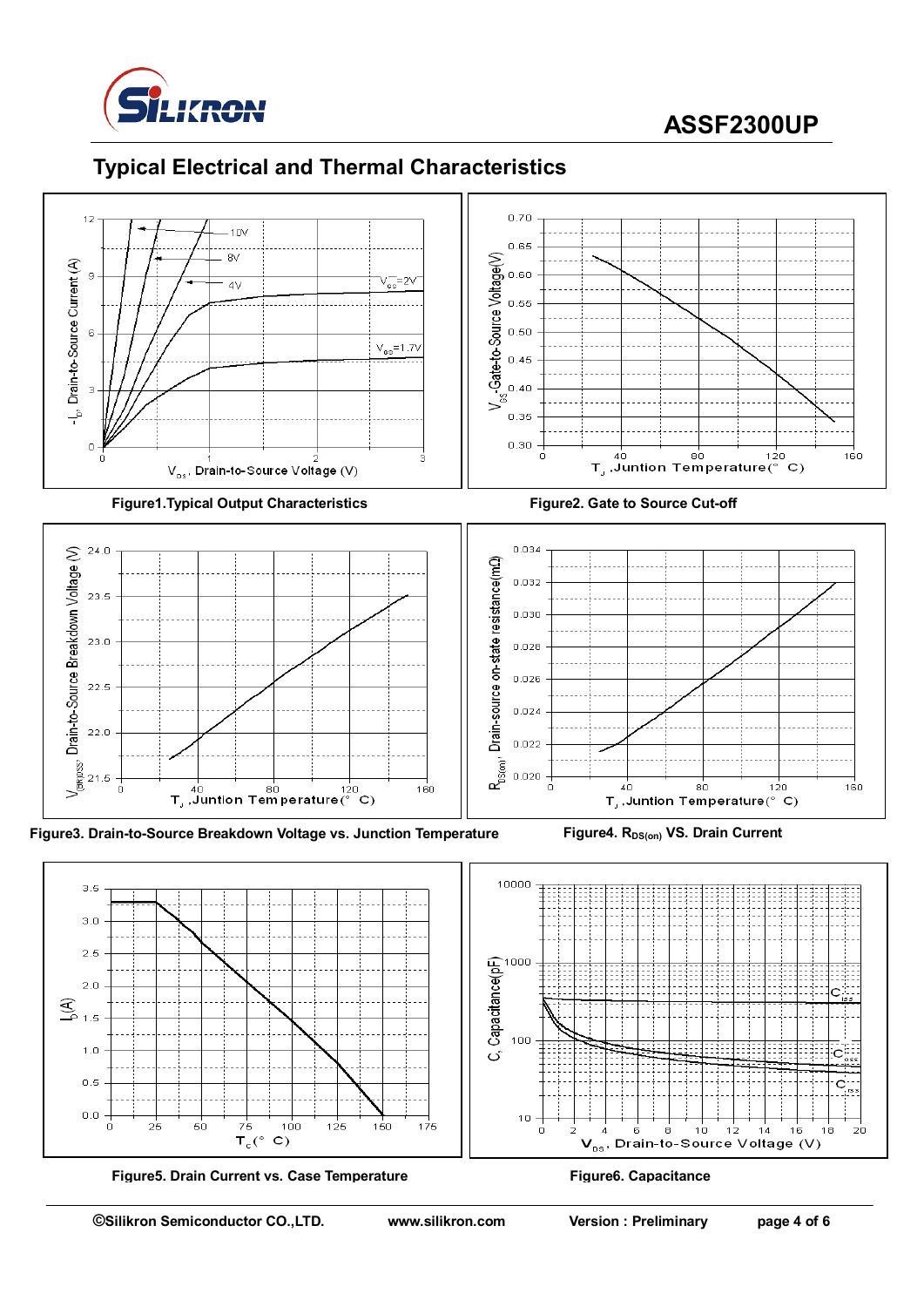

# **ASSF2300UP**

## **Mechanical Data**:

**SOT-23 Package Outline(Unit:mm)**



| Symbol | Dimensions in<br>Millimeter |      | Symbol         | Dimensions in<br>Millimeter |      |  |
|--------|-----------------------------|------|----------------|-----------------------------|------|--|
|        | Min                         | Max  |                | Min                         | Max  |  |
|        | 2.2                         | 2.7  | C              | 1.30 Max                    |      |  |
| L1     | 0.45                        | 0.65 | C <sub>1</sub> | 0.90                        | 1.20 |  |
| A      | 1.15                        | 1.50 | C              | 0.05<br>0.20                |      |  |
| B      | 2.70                        | 3.10 | K              | 0.10<br>O                   |      |  |
| Е      | 1.70                        | 2.10 | M              | 0.20 Min                    |      |  |
| E1     | 0.85                        | 1.05 | P              | 70                          |      |  |
| b      | 0.35                        | 0.55 |                |                             |      |  |